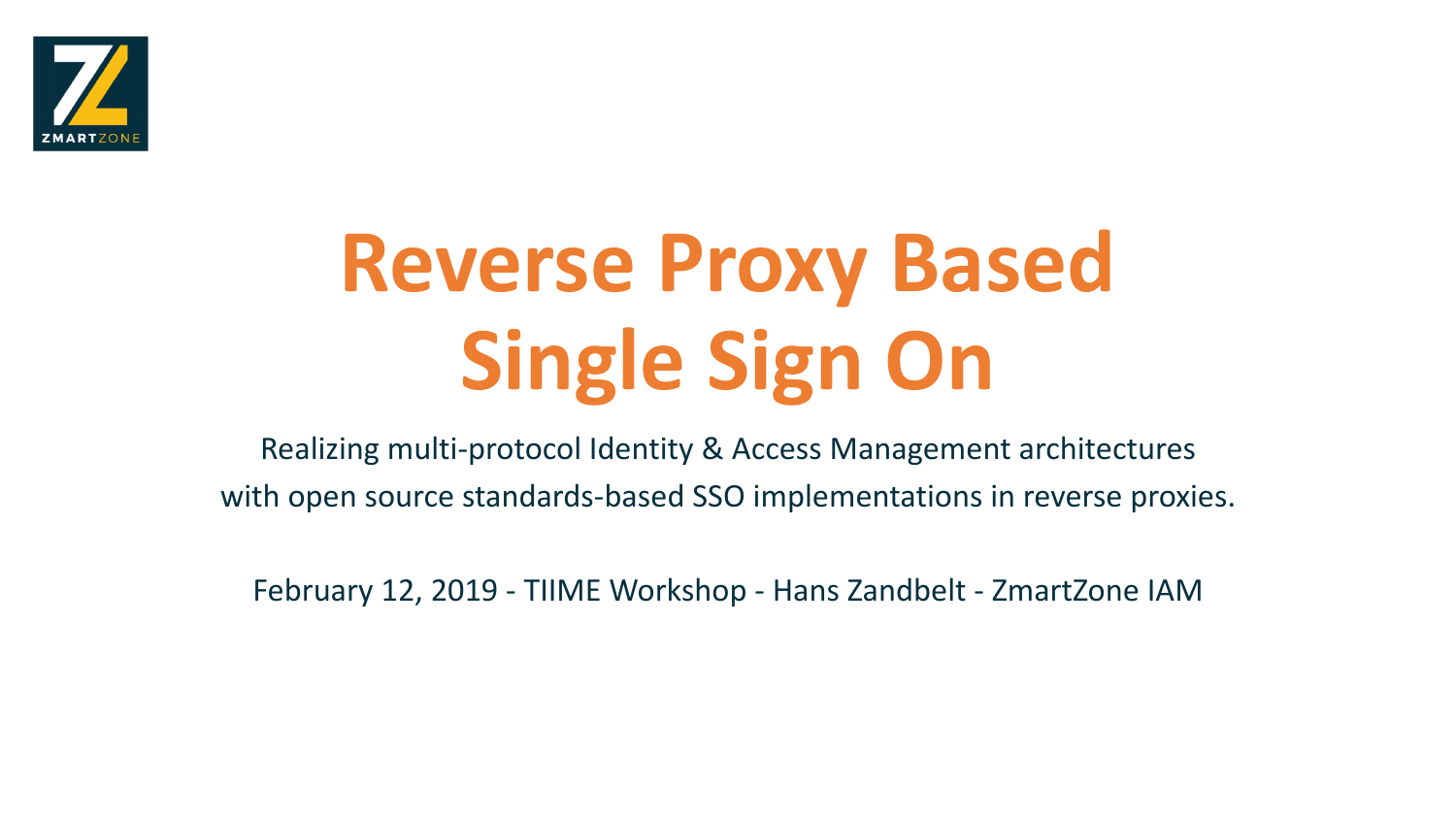

## **Reverse Proxy Based SSO Architecture**

- Externalize Auth and Authz
	- offload security from service/developer
	- delegated Management
- Well-known Architectural Pattern
	- firewall, load balancing, SSL offloading
	- can be combined with said functions
	- fit for containers / micro-services
- Configuration Managed
	- effectively realize centralized access management, obsoleting legacy WAM
- IDP is multi-protocol bridge
	- simple *internal* standardized SSO *integration* implementation/protocol replacing proprietary legacy ones